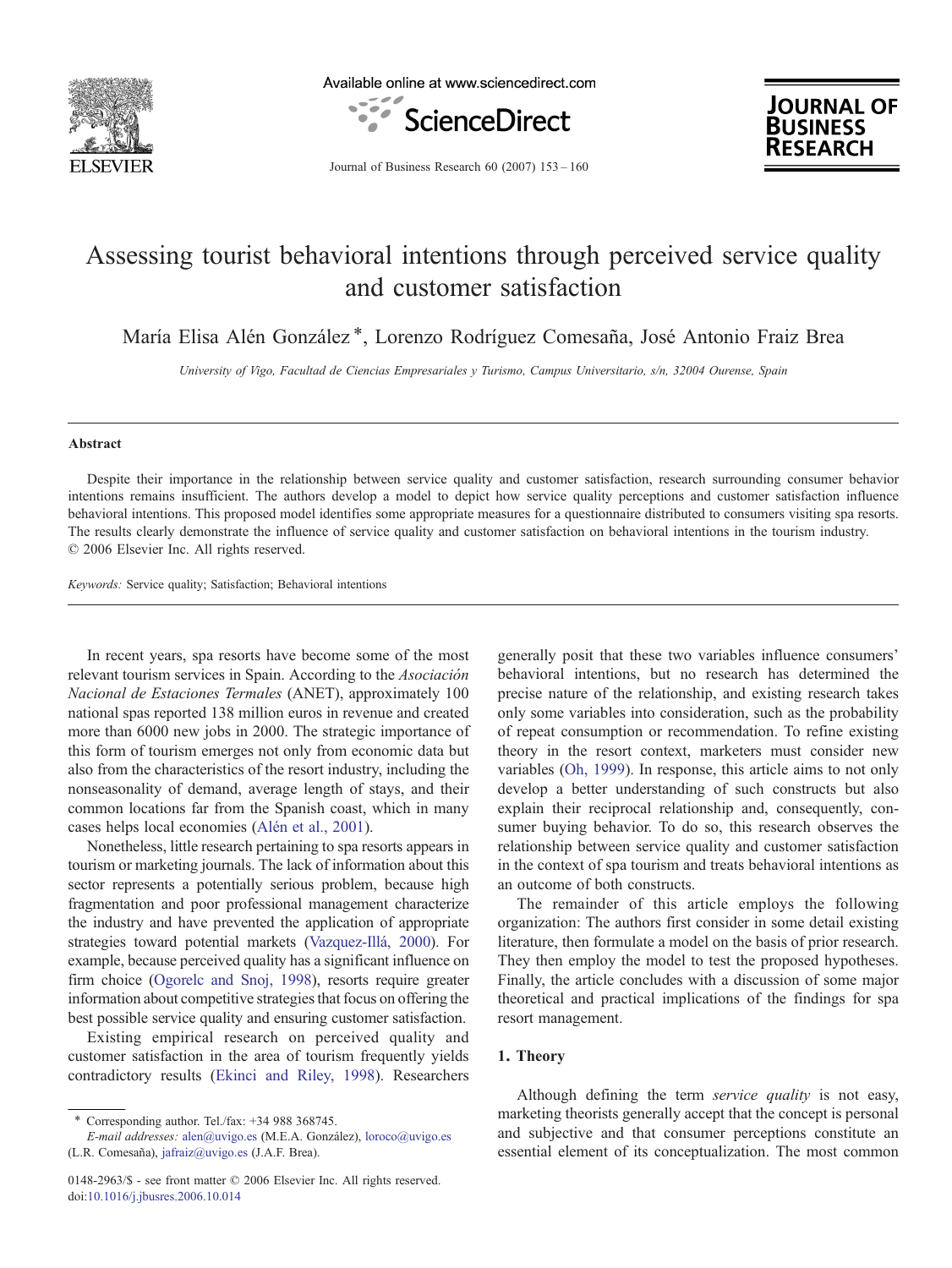Anderson et al., 1994; Bigné et al., 1997; Churchill and Suprenant, 1982; Cronin and Taylor, 1992; Cronin et al., 2000; De Ruyter et al., 1997; Ekinci, 2004; Fornell et al., 1996; Leunissen et al., 1996; Llorens, 1996; Oh, 1999; Oliver, 1993; Rust and Oliver, 1994; Shemwell et al., 1998; Swan and Bowers, 1998: Woodside et al., 1989



Grönroos, 1994; Parasuraman et al., 1988, 1994; Patterson and Johnson, 1993; Schommer and Wierderholt, 1994

Fig. 1. Causal relationships between satisfaction and service quality.

definition of service quality relies on a global consumer judgment of the superiority of the product or service ([Parasura](#page--1-0)[man et al., 1988](#page--1-0)), and thereby integrates consumer expectations of the service and perceptions of the firm providing the service ([Grönroos, 1994; Parasuraman et al., 1985\)](#page--1-0). Some researchers employ the gap model and measure perceived quality on the basis of disconfirmations of consumer expectations. A more general application entails the use of the SERVQUAL scale ([Parasuraman et al., 1985\)](#page--1-0), though some empirical research has indicated reliability and validity problems with this scale [\(Teas,](#page--1-0) [1993\)](#page--1-0). Consequently, recent recommendations suggest the use of consumer perceptions to determine service quality [\(Cronin](#page--1-0) [and Taylor, 1992\)](#page--1-0), which appears to offer a superior criterion of psychometric and predictive evaluations [\(Parasuraman et al.,](#page--1-0) [1994; Zeithaml et al., 1996\)](#page--1-0).

However, if consumers perceive service quality as satisfaction or meeting of expectations, confusion arises regarding the use of the term satisfaction. Due to their similar meanings, some authors identify a high interrelation between service quality and satisfaction ([Cronin et al., 2000; Spreng and Mackoy, 1996](#page--1-0)), though they differ in some respects [\(Bansal and Taylor, 1999;](#page--1-0) [Oliver, 1980\)](#page--1-0). Emerging definitions make this distinction more clear: Customer satisfaction results from individual and global transactions, whereas service quality involves a general impression of the superiority or inferiority of the service provider and the services ([Bitner and Hubert, 1994\)](#page--1-0) or a general attitude toward services [\(Bitner, 1990\)](#page--1-0).

Furthermore, some questions still remain with regard to the causal relationship between customer satisfaction and service quality. However important this relationship may be, the goal of this research is to consider consumer evaluations [\(Cronin and](#page--1-0) [Taylor, 1992\)](#page--1-0). Most articles that attempt to examine this relationship are not empirical ([Iacobucci et al., 1995\)](#page--1-0); those few tend to be confusing because consumers have trouble distinguishing between the different levels (service versus global quality) and between quality and satisfaction [\(Bitner and Hubert,](#page--1-0) [1994\)](#page--1-0).

According to some authors, satisfaction represents an antecedent of perceived service quality ([Bitner, 1990; Bolton and](#page--1-0) [Drew, 1991; Carman, 1990\)](#page--1-0) (see Fig. 1). That is, satisfactory

service quality experiences may lead a consumer to develop and modify his or her global attitude in the long run, such that an accumulation of specific evaluations (satisfaction with a transaction) results in a global evaluation (perceived quality). Other articles contradict this claim and argue that service quality is an antecedent of satisfaction (see Fig. 1). In their attempts to resolve this controversy, both [Cronin and Taylor \(1992\)](#page--1-0) and [Ekinci \(2004\)](#page--1-0) find that service quality must be an antecedent of customer satisfaction.

An alternative conceptualization imagines perceived service quality as both an antecedent and a consequence of satisfaction; many researchers concur with this view (see Fig. 1). For example, [Iacobucci et al. \(1994\)](#page--1-0) examine the issue both empirically and by comparing structural models and determine that service quality represents an antecedent of customer satisfaction while customer satisfaction also offers an antecedent of service quality. Therefore, the relationship between global service quality and customer satisfaction is reciprocal, which means that determining empirically which is the antecedent of the other proves impossible

Table 1 Studies that relate service quality and behavior intentions

| Study                                   | Result variable studied                                           |
|-----------------------------------------|-------------------------------------------------------------------|
| Direct relationship:                    |                                                                   |
| Cronin and Taylor (1992)                | Repurchase                                                        |
| Boulding et al. (1993)                  | Repurchase and recommendation                                     |
| Baker and Crompton (2000)               | Intention to purchase, loyalty,<br>and probability of paying more |
| Alexandris et al. (2002)                | Word-of-mouth communication<br>and intention to purchase          |
| Indirect relationship via satisfaction: |                                                                   |
| Woodside et al. (1989)                  | Intention to purchase                                             |
| Gremler and Brown (1997)                | Loyalty                                                           |
| Shemwell et al. (1998)                  | Complaining behavior and loyalty                                  |
| Oh (1999)                               | Repurchase intention and                                          |
|                                         | word-of-mouth communication                                       |
| Caruana et al. (2000)                   | Loyalty                                                           |
| Bou et al. (2001)                       | Intention to purchase                                             |
| Jeong et al. $(2003)$                   | Repurchase intention and<br>word-of-mouth communication           |